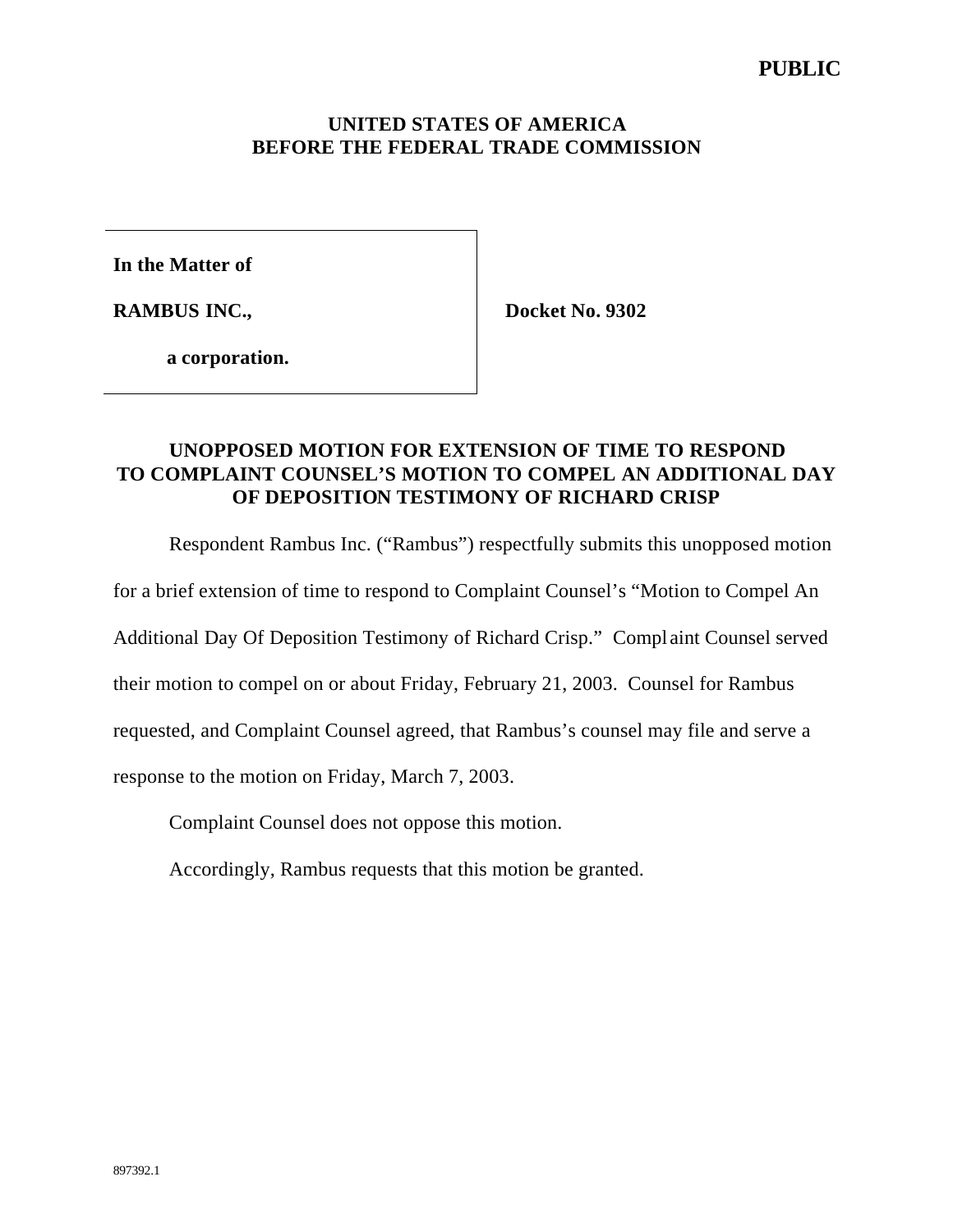$\overline{\phantom{a}}$ 

Gregory P. Stone Steven M. Perry Peter A. Detre Sean P. Gates MUNGER, TOLLES & OLSON LLP 355 South Grand Avenue, 35th Floor Los Angeles, California 90071 (213) 683-9100

A. Douglas Melamed IJay Palansky Kenneth A. Bamberger Jacqueline M. Haberer WILMER, CUTLER & PICKERING 2445 M Street, N.W. Washington, D.C. 20037 (202) 663-6000

Sean C. Cunningham John M. Guaragna GRAY, CARY, WARE & FREIDENRICH LLP 401 "B" Street, Suite 2000 San Diego, California 92101 (619) 699-2700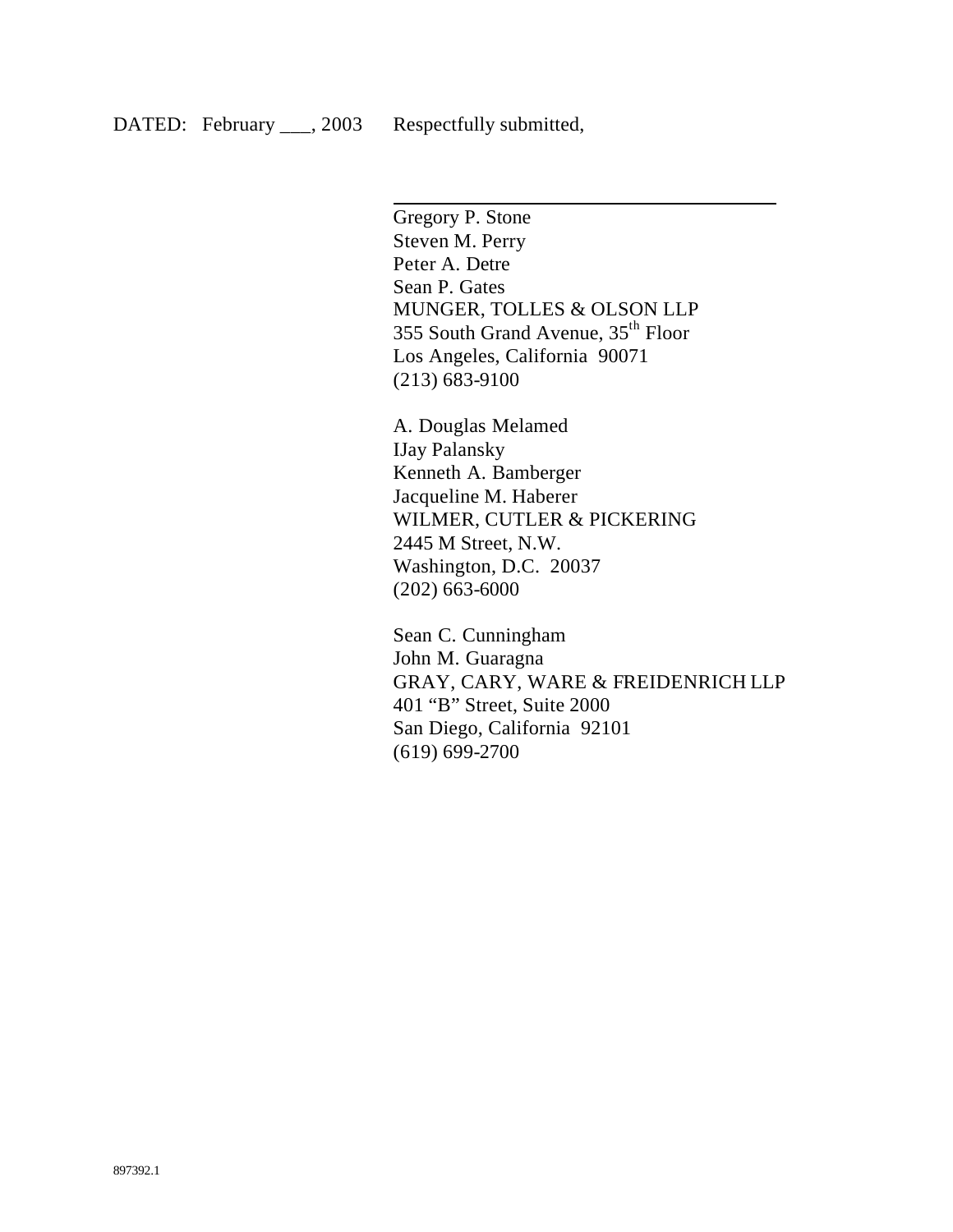### **UNITED STATES OF AMERICA BEFORE THE FEDERAL TRADE COMMISSION**

**In the Matter of**

**RAMBUS INC.,**

**Docket No. 9302**

**a corporation.**

# **ORDER GRANTING RESPONDENT'S UNOPPOSED MOTION FOR EXTENSION OF TIME TO RESPOND TO COMPLAINT COUNSEL'S MOTION TO COMPEL AN ADDITIONAL DAY OF DEPOSITION TESTIMONY OF RICHARD CRISP**

Upon consideration of Respondent's Unopposed Motion for Extension of Time to

Respond to Complaint Counsel's Motion to Compel An Additional Day of Deposition

Testimony of Richard Crisp, IT IS HEREBY ORDERED that Respondent's Unopposed

Motion is GRANTED, and that Respondent may file its response to Complaint Counsel's

motion on or before March 7, 2003.

Date: when the contract of the contract of the contract of the contract of the contract of the contract of the contract of the contract of the contract of the contract of the contract of the contract of the contract of the

Administrative Law Judge